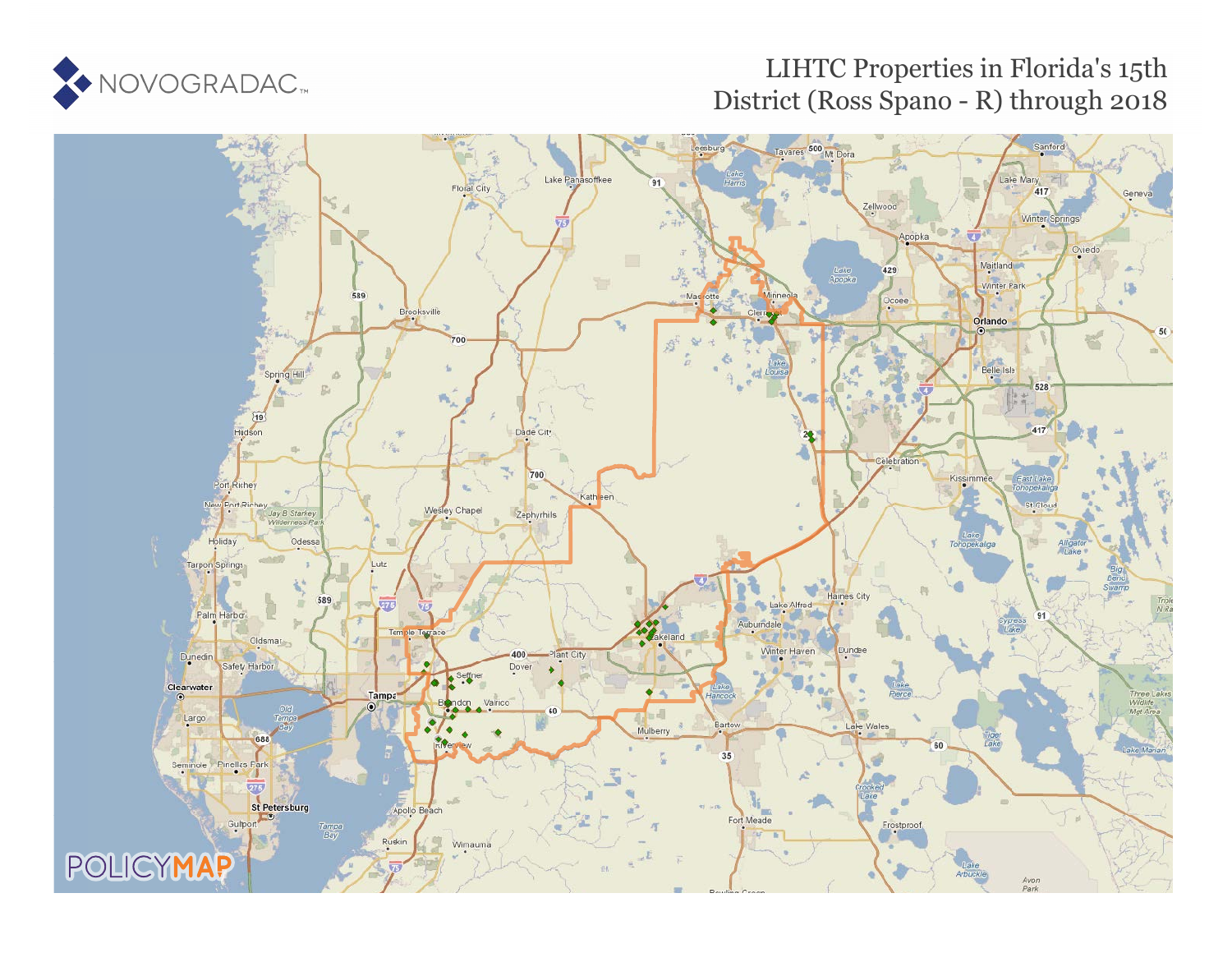| <b>Project Name</b>                        | <b>Address</b>                                   | <b>City</b>     | <b>State</b> | <b>Zip Code</b> | <b>Nonprofit</b><br><b>Sponsor</b> | <b>Allocation</b><br>Year | Annual<br><b>Allocated</b><br><b>Amount</b> | in Service | <b>Year Placed Construction</b><br><b>Type</b> | <b>Total</b><br><b>Units</b> | Low<br>Income<br><b>Units</b> | <b>Rent or</b><br>Income<br><b>Ceiling</b> | <b>Credit</b><br><b>Percentag Exempt</b><br>$\mathbf{e}$ | Tax-<br><b>Bond</b> | <b>HUD Multi-</b><br><b>Family</b><br><b>Financing/Rent</b><br>al Assistance |
|--------------------------------------------|--------------------------------------------------|-----------------|--------------|-----------------|------------------------------------|---------------------------|---------------------------------------------|------------|------------------------------------------------|------------------------------|-------------------------------|--------------------------------------------|----------------------------------------------------------|---------------------|------------------------------------------------------------------------------|
| <b>WOODBRIDGE AT</b><br><b>WALDEN LAKE</b> | 1500<br>PLANTATION PLANT CITY<br><b>GROVE CT</b> |                 | FL           | 33566           |                                    | 1998                      | \$0                                         | 1997       | Not Indicated                                  | 236                          | 189                           |                                            | 30 %<br>present<br>value                                 | Yes                 |                                                                              |
| TUSCANY VILLAS AT<br><b>BRANDON</b>        | 1919 STERLING BRANDON<br>PALMS CT                |                 | FL.          | 33511           |                                    | 1999                      | \$0                                         | 1997       | Not Indicated                                  | 248                          | 50                            |                                            | 30%<br>present<br>value                                  | Yes                 |                                                                              |
| <b>WPPDBRODGE APTS</b>                     | 1501<br>PLANTATION PLANT CITY<br><b>GROVE CT</b> |                 | FL.          | 33566           | No                                 | 1998                      | \$0                                         | 1998       | <b>New Construction</b>                        | 236                          | 189                           |                                            | 30%<br>present<br>value                                  | Yes                 |                                                                              |
| <b>BRANDON CROSSING</b><br><b>APTS</b>     | 2023<br><b>BRANDON</b><br><b>CROSSING CIR</b>    | <b>BRANDON</b>  | FL           | 33511           | No                                 | 1999                      | \$0                                         | 1999       | <b>New Construction</b>                        | 200                          | 199                           |                                            | 30 %<br>present<br>value                                 | Yes                 |                                                                              |
| <b>CLAYMORE</b><br>CROSSINGS               | 4610<br><b>CLAYMORE</b><br><b>DRIVE</b>          | <b>TAMPA</b>    | FL           | 33610           | No                                 | 2009                      | \$1,068,468                                 | 2007       | Not Indicated                                  | 260                          | 260                           | 60% AMGI                                   | 30%<br>present<br>value                                  | Yes                 |                                                                              |
| <b>CAMBRIDGE COVE II</b>                   | <b>1810 GRAND</b><br><b>BAY CIR</b>              | <b>LAKELAND</b> | FL.          | 33810           | No                                 | 2009                      | \$1,155,000                                 | 2008       | <b>New Construction</b>                        | 80                           | 80                            | 60% AMGI                                   | 70%<br>present<br>value                                  | No                  |                                                                              |
| <b>LAKEWOOD</b><br><b>TERRACE</b>          | 1315 W 14TH ST LAKELAND                          |                 | FL.          | 33805           | No                                 | 2012                      | \$290,754                                   | 2009       | Acquisition and<br>Rehab                       | 132                          | 132                           | 60% AMGI                                   | <b>Both 30%</b><br>and 70%<br>present<br>value           | Yes                 | No                                                                           |
| <b>CROSS CREEK</b>                         | 6950 EMERY<br>MILL DR                            | <b>TAMPA</b>    | FL.          | 33610           | No                                 | 2011                      | \$2,110,000                                 | 2010       | <b>New Construction</b>                        | 192                          | 192                           | 60% AMGI                                   | 70%<br>present<br>value                                  | No                  |                                                                              |
| <b>FOUNTAINS AT</b><br><b>FALKENBURG</b>   | 4409 TUSCANY TAMPA<br>GLEN CIRCLE TAMPA          |                 | FL.          | 33619           | No                                 | 2011                      | \$155,900                                   | 2010       | <b>New Construction</b>                        | 152                          | 118                           | 60% AMGI                                   | 70%<br>present<br>value                                  | No                  |                                                                              |
| <b>SABAL RIDGE II</b>                      | 9048 HILLTOP<br><b>MEADOW</b><br><b>LOOP</b>     | <b>TAMPA</b>    | FL           | 33610           | No                                 | 2011                      | \$1,519,203                                 | 2010       | <b>New Construction</b>                        | 108                          | 108                           | 60% AMGI                                   | 30%<br>present<br>value                                  | Yes                 |                                                                              |
| <b>SABAL RIDGE</b>                         | 9230<br>SABALRIDGE TAMPA<br><b>GROVE PL</b>      |                 | FL.          | 33610           |                                    | 2011                      | \$0                                         | 2010       | Not Indicated                                  | 108                          | 108                           |                                            | 70%<br>present<br>value                                  | No                  |                                                                              |
| <b>COLTON MEADOW</b>                       | 1919 W TENTH $$\tt LAKELAND$$<br><b>ST</b>       |                 | FL.          | 33805           | No                                 | 2012                      | \$0                                         | 2011       | Acquisition and<br>Rehab                       | 72                           | 72                            | 60% AMGI                                   | 70%<br>present<br>value                                  | No                  |                                                                              |
| <b>KENSINGTON</b><br><b>GARDENS I</b>      | 6008<br>FARMINGTON RIVERVIEW<br><b>OAKS PL</b>   |                 | FL           | 33578           | No                                 | 2011                      | \$2,018,165                                 | 2011       | <b>New Construction</b>                        | 180                          | 180                           | 60% AMGI                                   | 70%<br>present<br>value                                  | No                  |                                                                              |

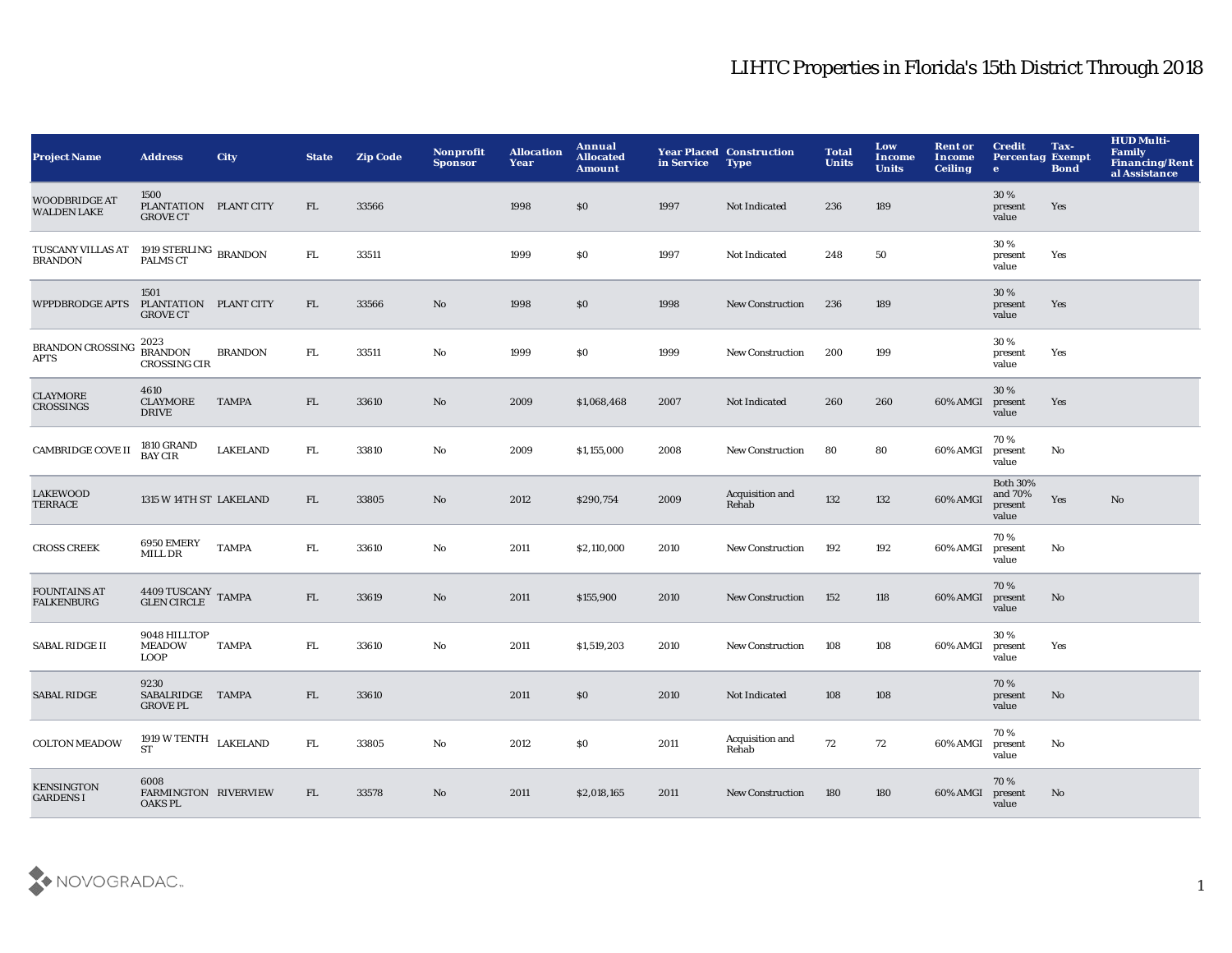| <b>Project Name</b>                                | <b>Address</b>                                                    | City             | <b>State</b> | <b>Zip Code</b> | Nonprofit<br><b>Sponsor</b> | <b>Allocation</b><br>Year | Annual<br><b>Allocated</b><br><b>Amount</b> | in Service           | <b>Year Placed Construction</b><br><b>Type</b> | <b>Total</b><br><b>Units</b> | Low<br><b>Income</b><br><b>Units</b> | <b>Rent or</b><br><b>Income</b><br><b>Ceiling</b> | <b>Credit</b><br><b>Percentag Exempt</b><br>$\bullet$ | Tax-<br><b>Bond</b> | <b>HUD Multi-</b><br>Family<br><b>Financing/Rent</b><br>al Assistance |
|----------------------------------------------------|-------------------------------------------------------------------|------------------|--------------|-----------------|-----------------------------|---------------------------|---------------------------------------------|----------------------|------------------------------------------------|------------------------------|--------------------------------------|---------------------------------------------------|-------------------------------------------------------|---------------------|-----------------------------------------------------------------------|
| <b>VILLAS AT LAKE</b><br><b>BONNET</b>             | 303N<br><b>BRUNNELL</b><br><b>PKWY</b>                            | <b>LAKELAND</b>  | FL.          | 33815           | No                          | 2011                      | \$1,262,469                                 | 2011                 | Acquisition and<br>Rehab                       | 75                           | 75                                   | 60% AMGI                                          | 70%<br>present<br>value                               | No                  |                                                                       |
| <b>KENSINGTON</b><br><b>GARDENS II</b>             | 6008<br>FARMINGTON RIVERVIEW<br><b>OAKS PL</b>                    |                  | FL           | 33578           | No                          | 2013                      | \$398,576                                   | 2012                 | <b>New Construction</b>                        | 96                           | 96                                   | 60% AMGI                                          | 30 %<br>present<br>value                              | Yes                 | $\mathbf{N}\mathbf{o}$                                                |
| <b>SUN VILLAGE</b>                                 | 829 VILLAGE<br><b>CIR</b>                                         | <b>GROVELAND</b> | FL.          | 34736           | No                          | 1988                      | \$0                                         | Insufficient<br>Data | <b>New Construction</b>                        | 34                           | 34                                   |                                                   | Not<br>Indicated                                      |                     |                                                                       |
| <b>NORTH GROVE</b>                                 | 713 NORTH<br><b>GROVE LANE</b>                                    | <b>SEFFNER</b>   | ${\rm FL}$   | 33584           | No                          | 2015                      | \$273,955                                   | 2016                 | Acquisition and<br>Rehab                       | $31\,$                       | 31                                   | 60% AMGI                                          | 70%<br>present<br>value                               | No                  |                                                                       |
| <b>AIDA PALMS</b>                                  | 140 AIDA<br><b>STREET</b>                                         | <b>LAKELAND</b>  | ${\rm FL}$   | 33805           | No                          | 2015                      | \$1,510,000                                 | 2018                 | Not Indicated                                  | 96                           | $\mathbf 0$                          | 60% AMGI                                          | 70%<br>present<br>value                               |                     |                                                                       |
| <b>BLUE SKY BRANDON</b>                            | 504 COBALT<br>BLUE DRIVE                                          | <b>TAMPA</b>     | FL           | 33510           | No                          | 2015                      | \$2,110,000                                 | 2018                 | <b>New Construction</b>                        | 120                          | $\bf{0}$                             | 60% AMGI                                          | 70%<br>present<br>value                               |                     |                                                                       |
| VILLAGES AT NOAH S 4700 MELODY LAKELAND<br>LANDING | <b>LANE</b>                                                       |                  | ${\rm FL}$   | 33805           | Yes                         | 2014                      | \$1,100,000                                 | 2018                 | Not Indicated                                  | 126                          | $\mathbf 0$                          | 60% AMGI                                          | 70%<br>present<br>value                               |                     |                                                                       |
| LABURNUM<br><b>GARDENS</b>                         | <b>BLOOMINGDA</b><br>LE AVE. EAST<br>OF BELL<br><b>SHOALS RD.</b> | <b>VALRICO</b>   | FL           | 33596           | No                          | 2016                      | \$1,420,000                                 | 2019                 | Not Indicated                                  | 81                           | $\bf{0}$                             | 60% AMGI                                          | 70%<br>present<br>value                               |                     |                                                                       |
| PRESERVE AT SABAL<br>PARK                          | 10920 EAST<br><b>BROADWAY</b><br><b>AVENUE</b>                    | <b>MANGO</b>     | FL.          | 33584           | $\mathbf{No}$               | 2017                      | \$2,110,000                                 | 2019                 | Not Indicated                                  | 144                          | $\mathbf 0$                          | 60% AMGI                                          | 70%<br>present<br>value                               |                     |                                                                       |
| <b>GREENLEAF VILLAGE</b>                           | $162$ JIM PAYNE $\,$ GROVELAND RD                                 |                  | ${\rm FL}$   | 34736           |                             | 1996                      | \$0                                         | 1995                 | Not Indicated                                  | 37                           | 37                                   |                                                   | 70%<br>present<br>value                               | No                  |                                                                       |
| <b>BAYOU CROSSING</b>                              | 10305 ZACKARY RIVERVIEW<br><b>CIR</b>                             |                  | FL.          | 33578           | $\mathbf{No}$               | 1996                      | \$0                                         | 1996                 | <b>New Construction</b>                        | 290                          | 290                                  |                                                   | 70%<br>present<br>value                               | No                  |                                                                       |
| <b>WOODBERRY</b><br><b>WOODS</b>                   | 808<br>PINEBERRY DR BRANDON                                       |                  | FL.          | 33510           | No                          | 1997                      | \$0                                         | 1997                 | <b>New Construction</b>                        | 348                          | 348                                  |                                                   | 70 %<br>present<br>value                              | No                  |                                                                       |
| <b>WOODCLIFF</b>                                   | 1000 DISSTON CLERMONT<br><b>AVENUE</b>                            |                  | FL.          | 34711           | No                          | 2017                      | \$296,071                                   | 2019                 | Not Indicated                                  | 34                           | $\bf{0}$                             | 60% AMGI                                          | 70%<br>present<br>value                               |                     |                                                                       |

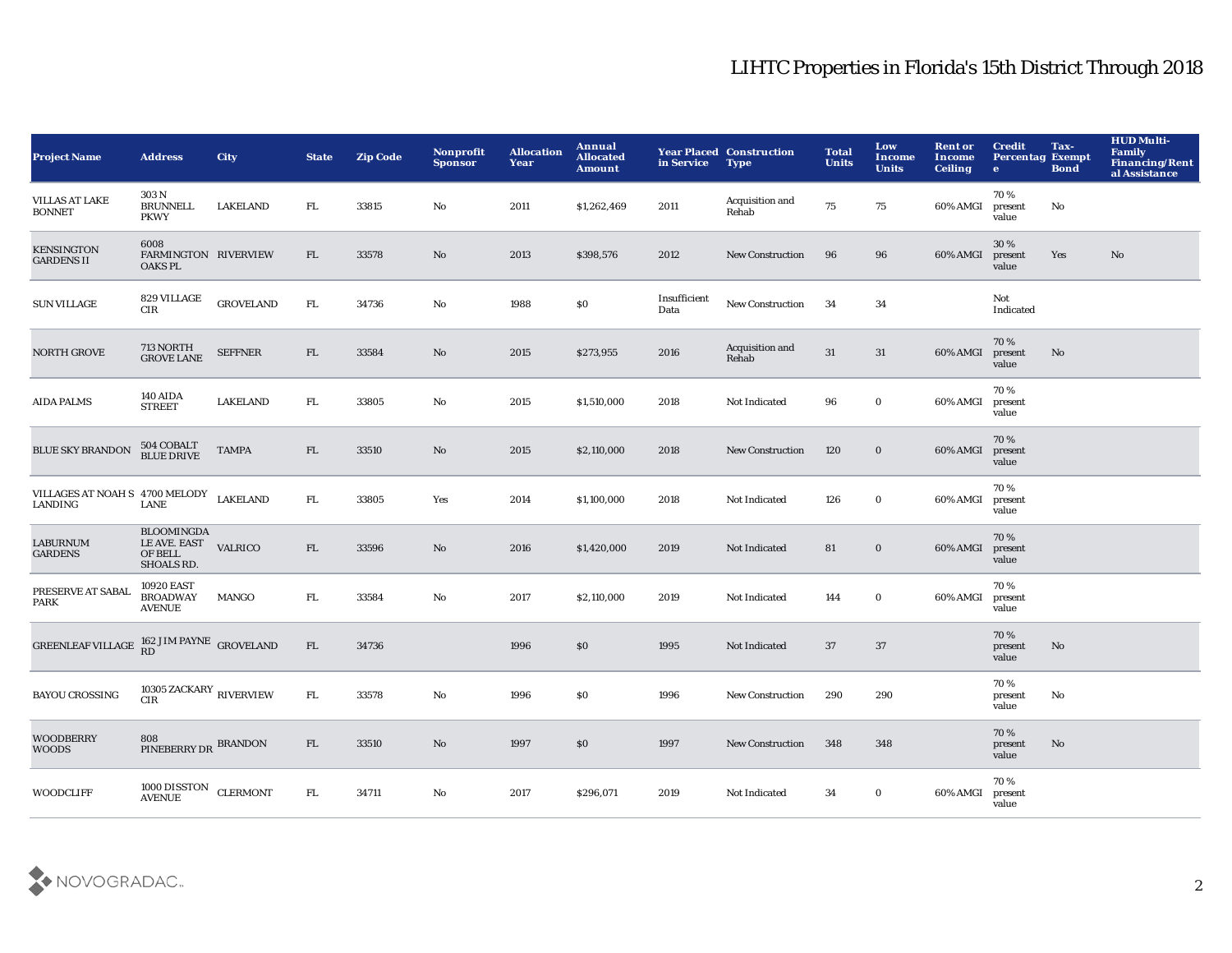| <b>Project Name</b>                    | <b>Address</b>                                      | <b>City</b>     | <b>State</b> | <b>Zip Code</b> | Nonprofit<br><b>Sponsor</b> | <b>Allocation</b><br>Year | Annual<br><b>Allocated</b><br><b>Amount</b> | in Service | <b>Year Placed Construction</b><br><b>Type</b> | <b>Total</b><br><b>Units</b> | Low<br><b>Income</b><br><b>Units</b> | <b>Rent or</b><br>Income<br><b>Ceiling</b> | <b>Credit</b><br><b>Percentag Exempt</b><br>$\bullet$ | Tax-<br><b>Bond</b> | <b>HUD Multi-</b><br>Family<br><b>Financing/Rent</b><br>al Assistance |
|----------------------------------------|-----------------------------------------------------|-----------------|--------------|-----------------|-----------------------------|---------------------------|---------------------------------------------|------------|------------------------------------------------|------------------------------|--------------------------------------|--------------------------------------------|-------------------------------------------------------|---------------------|-----------------------------------------------------------------------|
| <b>WOODWINDS</b>                       | 151 SOUTH<br><b>GRAND</b><br><b>HIGHWAY</b>         | <b>CLERMONT</b> | FL           | 34711           | No                          | 2016                      | \$1,510,000                                 | 2019       | Not Indicated                                  | 96                           | $\bf{0}$                             | 60% AMGI                                   | 70%<br>present<br>value                               |                     |                                                                       |
| NANTUCKET BAY                          | 11800 SOPHIA TEMPLE<br>DR                           | <b>TERRACE</b>  | ${\rm FL}$   | 33637           | No                          | 1998                      | <b>SO</b>                                   | 1999       | <b>New Construction</b>                        | 180                          | 180                                  |                                            | 70%<br>present<br>value                               | No                  |                                                                       |
| <b>PROVIDENCE</b><br><b>RESERVE</b>    | 815<br>PROVIDENCE<br>RESERVE<br><b>LOOP</b>         | <b>LAKELAND</b> | FL.          | 33805           | No                          | 1999                      | \$0                                         | 1999       | New Construction                               | 220                          | 218                                  |                                            | 70%<br>present<br>value                               | No.                 |                                                                       |
| WINDERMERE APTS I WINDERMERE RIVERVIEW | 9474<br><b>LAKE DR</b>                              |                 | FL.          | 33578           | Yes                         | 1998                      | \$0                                         | 1999       | <b>New Construction</b>                        | 352                          | 284                                  |                                            | 70%<br>present<br>value                               | No                  |                                                                       |
| <b>CYPRESS TRACE</b>                   | 741<br>PROVIDENCE BRANDON<br><b>TRACE CIR</b>       |                 | FL           | 33511           | No                          | 1998                      | \$0                                         | 2000       | <b>New Construction</b>                        | 348                          | 348                                  |                                            | 30 %<br>present<br>value                              | Yes                 |                                                                       |
| <b>WILLIAMS LANDING</b>                | 3730<br>WILLIAMS<br><b>LANDING</b><br><b>CIRCLE</b> | <b>TAMPA</b>    | FL.          | 33610           | No                          | 1999                      | \$836,550                                   | 2000       | <b>New Construction</b>                        | 144                          | 144                                  | 60% AMGI                                   | 70%<br>present<br>value                               | No                  |                                                                       |
| <b>WINDERMERE APTS</b><br>II           | 9474<br>WINDERMERE RIVERVIEW<br><b>LAKE DR</b>      |                 | FL           | 33578           |                             | 2000                      | \$0                                         | 2000       | Not Indicated                                  | 252                          | 252                                  |                                            | 70%<br>present<br>value                               | No                  |                                                                       |
| LAKEWOOD SHORES LAKEWOOD               | 1722<br><b>SHORES LN</b>                            | <b>BRANDON</b>  | FL.          | 33510           | No                          | 2002                      | \$0                                         | 2001       | <b>New Construction</b>                        | 184                          | 183                                  |                                            | 30%<br>present<br>value                               | Yes                 |                                                                       |
| <b>NELSON PARK</b>                     | $16400 \, \rm NELSON$ CLERMONT PARK DR              |                 | FL           | 34714           | No                          | 2002                      | \$0                                         | 2001       | <b>New Construction</b>                        | 358                          | 358                                  |                                            | 30%<br>present<br>value                               | Yes                 |                                                                       |
| OSPREY RIDGE APTS 201 HUNT ST CLERMONT |                                                     |                 | FL           | 34711           | No                          | 2002                      | <b>SO</b>                                   | 2001       | <b>New Construction</b>                        | 176                          | 174                                  |                                            | 30%<br>present<br>value                               | Yes                 |                                                                       |
| <b>PARK SPRINGS</b>                    | <b>214 PARK</b><br>SPRINGS CIR                      | PLANT CITY      | FL           | 33566           | No                          | 2001                      | \$0                                         | 2001       | <b>New Construction</b>                        | 200                          | 198                                  |                                            | 30 %<br>present<br>value                              | Yes                 |                                                                       |
| <b>WESTCHESTER</b>                     | <b>901 NINA</b><br><b>ELIZABETH</b><br>CIR          | <b>BRANDON</b>  | FL.          | 33510           | No                          | 2002                      | <b>SO</b>                                   | 2001       | New Construction                               | 376                          | 376                                  |                                            | 70%<br>present<br>value                               | No                  |                                                                       |
| <b>DAKOTA PARK</b>                     | 1401 KETTLES<br><b>AVE</b>                          | <b>LAKELAND</b> | FL           | 33805           | N <sub>o</sub>              | 2000                      | \$0                                         | 2002       | Acquisition and<br>Rehab                       | 40                           | 40                                   |                                            | 70%<br>present<br>value                               | No.                 |                                                                       |

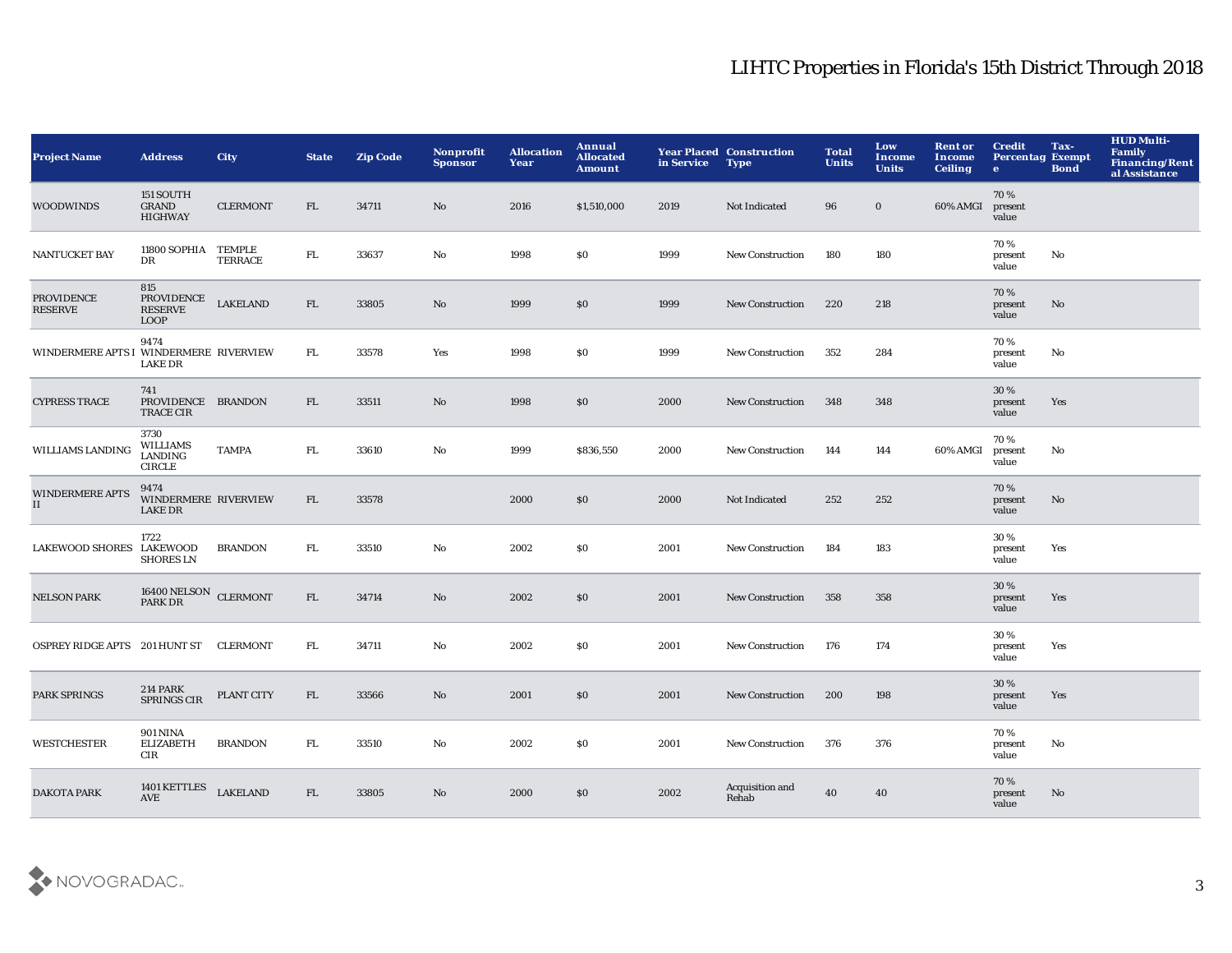| <b>Project Name</b>                           | <b>Address</b>                                                    | <b>City</b>     | <b>State</b> | <b>Zip Code</b> | <b>Nonprofit</b><br><b>Sponsor</b> | <b>Allocation</b><br>Year | Annual<br><b>Allocated</b><br><b>Amount</b> | in Service | <b>Year Placed Construction</b><br><b>Type</b> | <b>Total</b><br><b>Units</b> | Low<br>Income<br><b>Units</b> | <b>Rent or</b><br><b>Income</b><br><b>Ceiling</b> | <b>Credit</b><br><b>Percentag Exempt</b><br>$\bullet$ | Tax-<br><b>Bond</b> | <b>HUD Multi-</b><br>Family<br><b>Financing/Rent</b><br>al Assistance |
|-----------------------------------------------|-------------------------------------------------------------------|-----------------|--------------|-----------------|------------------------------------|---------------------------|---------------------------------------------|------------|------------------------------------------------|------------------------------|-------------------------------|---------------------------------------------------|-------------------------------------------------------|---------------------|-----------------------------------------------------------------------|
| <b>RAINTREE</b>                               | 1336<br><b>RAINTREE</b><br><b>BND</b>                             | <b>CLERMONT</b> | FL           | 34714           | $\mathbf {No}$                     | 2002                      | \$0                                         | 2002       | New Construction                               | 313                          | 310                           |                                                   | 30%<br>present<br>value                               | Yes                 |                                                                       |
| <b>CARRINGTON PLACE</b>                       | 1141 KETTLES<br><b>AVE</b>                                        | <b>LAKELAND</b> | FL           |                 |                                    | 2004                      | \$0                                         | 2002       | Not Indicated                                  | 40                           | 40                            |                                                   | 70%<br>present<br>value                               | No                  |                                                                       |
| <b>CAMBRIDGE COVE</b>                         | 1700<br>CAMBRIDGE<br><b>COVE PASS</b>                             | <b>LAKELAND</b> | FL           | 33810           | $\mathbf {No}$                     | 2004                      | \$402,124                                   | 2002       | Not Indicated                                  | 200                          | 200                           | 60% AMGI                                          | 30%<br>present<br>value                               | Yes                 |                                                                       |
| <b>MARINER'S COVE -</b><br><b>TAMPA</b>       | 4012<br><b>MARINERS</b><br><b>COVE CT</b>                         | <b>TAMPA</b>    | ${\rm FL}$   | 33610           | No                                 | 2002                      | \$0                                         | 2003       | New Construction                               | 208                          | 208                           |                                                   | 30%<br>present<br>value                               | Yes                 |                                                                       |
| RENAISSANCE AT<br><b>WASHINGTON RIDGE WAY</b> | $1550\,\mbox{HAWKINS}\;$ LAKELAND                                 |                 | FL           | 33805           | $\mathbf{N}\mathbf{o}$             | 2004                      | \$0                                         | 2003       | <b>New Construction</b>                        | 196                          | 196                           |                                                   | 70%<br>present<br>value                               | No                  |                                                                       |
| <b>WILMINGTON</b>                             | 5425<br>WILMINGTON LAKELAND<br><b>BLVD</b>                        |                 | FL           | 33813           | $\mathbf {No}$                     | 2004                      | \$0                                         | 2003       | New Construction                               | 200                          | 200                           |                                                   | 30 %<br>present<br>value                              | Yes                 |                                                                       |
| <b>WEXFORD</b>                                | 7801<br><b>WEXFORD</b><br>PARK DR                                 | <b>TAMPA</b>    | FL           | 33610           | No                                 | 2004                      | \$0                                         | 2004       | New Construction                               | 324                          | 324                           |                                                   | 30 %<br>present<br>value                              | Yes                 |                                                                       |
| <b>SUNNY HILL</b>                             | 760 PITT ST                                                       | <b>CLERMONT</b> | FL.          | 34711           | No                                 | 2007                      | \$68,500                                    | 2006       | Acquisition and<br>Rehab                       | 33                           | 33                            | 60% AMGI                                          | 30 %<br>present<br>value                              | No                  |                                                                       |
| <b>LAKE KATHY</b>                             | 2304 CAMDEN<br><b>VIEW DR</b>                                     | <b>BRANDON</b>  | ${\rm FL}$   | 33510           | $\mathbf {No}$                     | 2008                      | \$1,433,472                                 | 2007       | <b>New Construction</b>                        | 360                          | 360                           | 60% AMGI                                          | 30%<br>present<br>value                               | Yes                 |                                                                       |
| <b>ST LUKE'S LIFE</b><br><b>CENTER</b>        | 909 QUINCY ST LAKELAND                                            |                 | FL.          | 33815           | Yes                                | 2005                      | \$1,511,082                                 | 2007       | <b>New Construction</b>                        | 150                          | 150                           | 60% AMGI                                          | 70%<br>present<br>value                               | No                  |                                                                       |
|                                               |                                                                   |                 |              |                 |                                    |                           |                                             |            |                                                |                              |                               |                                                   |                                                       |                     |                                                                       |
| 49 Projects Reported                          |                                                                   |                 |              |                 |                                    |                           | \$24,560,289                                |            |                                                | 8,666                        | 7,564                         |                                                   |                                                       |                     |                                                                       |
|                                               | Location: Florida's 15th District (Congressional District, 116th) |                 |              |                 |                                    |                           |                                             |            |                                                |                              |                               |                                                   |                                                       |                     |                                                                       |